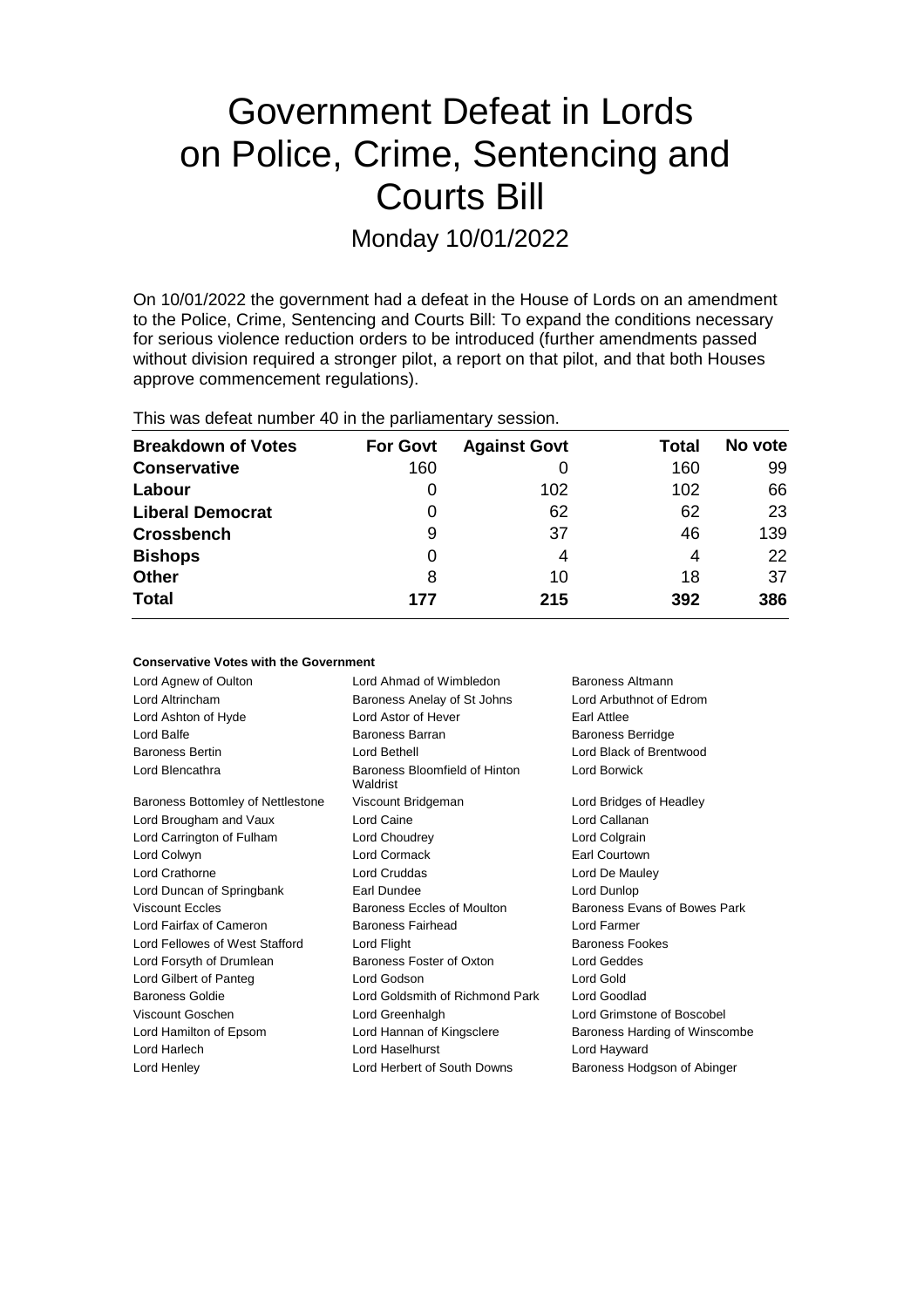Lord Hodgson of Astley Abbotts Lord Holmes of Richmond Baroness Hooper Lord Horam Lord Howard of Lympne Earl Howe Lord Howell of Guildford **Lord Hunt of Wirral** Lord Hunt of Wirral Lord James of Blackheath<br>
Baroness Jenkin of Kennington Lord Jopling **Lord Communisty Lord Kamall** Baroness Jenkin of Kennington Lord Jopling Lord Kamall Lord Kirkham Lord Kirkhope of Harrogate Lord Lamont of Lerwick Lord Lancaster of Kimbolton Lord Lansley Cord Let a Lord Leigh of Hurley Lord Lexden **Lord Lilley Lord Lilley Earl Lindsay** Lord Lingfield Earl Liverpool Lord Mancroft Baroness Manzoor Lord Marland Lord Marlesford Lord Maude of Horsham Lord McInnes of Kilwinning Baroness McIntosh of Pickering Lord McLoughlin Lord Mendoza Baroness Meyer Baroness Mobarik Baroness Morrissey Lord Moylan Lord Moynihan Lord Nash Baroness Neville-Jones Baroness Noakes Lord Norton of Louth Lord Offord of Garvel Lord Parkinson of Whitley Bay Lord Patten Lord Pickles Baroness Pidding **Lord Polak** Lord Polak **Lord Price** Lord Reay Baroness Redfern Lord Ribeiro Lord Risby **Lord Robathan** Baroness Sanderson of Welton Lord Sandhurst **Lord Sassoon** Baroness Sater Baroness Scott of Bybrook Baroness Seccombe Baroness Shackleton of Belgravia Lord Sharpe of Epsom Lord Sheikh Lord Sherbourne of Didsbury Lord Shinkwin Earl Shrewsbury Lord Smith of Hindhead Baroness Stedman-Scott Lord Sterling of Plaistow Lord Stewart of Dirleton Baroness Stowell of Beeston Lord Strathclyde **Baroness Stroud** Baroness Sugg 
and Lord Taylor of Holbeach 
Viscount Trenchard Lord True Lord Tugendhat Lord Udny-Lister Lord Vaizey of Didcot **Baroness Vere of Norbiton** Baroness Verma Baroness Warsi Lord Wasserman Lord Wei Lord Wharton of Yarm Lord Willetts Baroness Williams of Trafford Lord Wolfson of Tredegar **Baroness Wyld Baroness Wyld** Lord Young of Cookham Viscount Younger of Leckie

Baroness Neville-Rolfe **Baroness Newlove** Baroness Newlove **Baroness Nicholson of Winterbourne** 

## **Conservative Votes against the Government**

#### **Labour Votes with the Government**

#### **Labour Votes against the Government**

Baroness Andrews Lord Bach Baroness Bakewell Lord Bassam of Brighton Lord Berkeley **Baroness Blake of Leeds** Baroness Blower Lord Boateng Lord Bradley Lord Brooke of Alverthorpe Lord Browne of Ladyton Lord Campbell-Savours Lord Carter of Coles Baroness Chakrabarti Viscount Chandos Baroness Chapman of Darlington Lord Clark of Windermere Lord Coaker Lord Collins of Highbury Baroness Corston Baroness Crawley Lord Cunningham of Felling Lord Davidson of Glen Clova Lord Davies of Oldham Lord Davies of Brixton Baroness Donaghy Baroness Drake Lord Dubs Lord Elder Lord Evans of Watford Lord Faulkner of Worcester Lord Foulkes of Cumnock Baroness Golding Lord Griffiths of Burry Port Lord Grocott Lord Hacking Lord Hain Viscount Hanworth Lord Harris of Haringey Lord Haskel **Baroness Hayman of Ullock** Baroness Hayter of Kentish Town Baroness Healy of Primrose Hill Lord Hendy Contract Report Baroness Henig Lord Hollick **Lord Howarth of Newport** Baroness Jay of Paddington

Lord Adonis Lord Alli Lord Anderson of Swansea Baroness Jones of Whitchurch Lord Jones Lord Kennedy of Southwark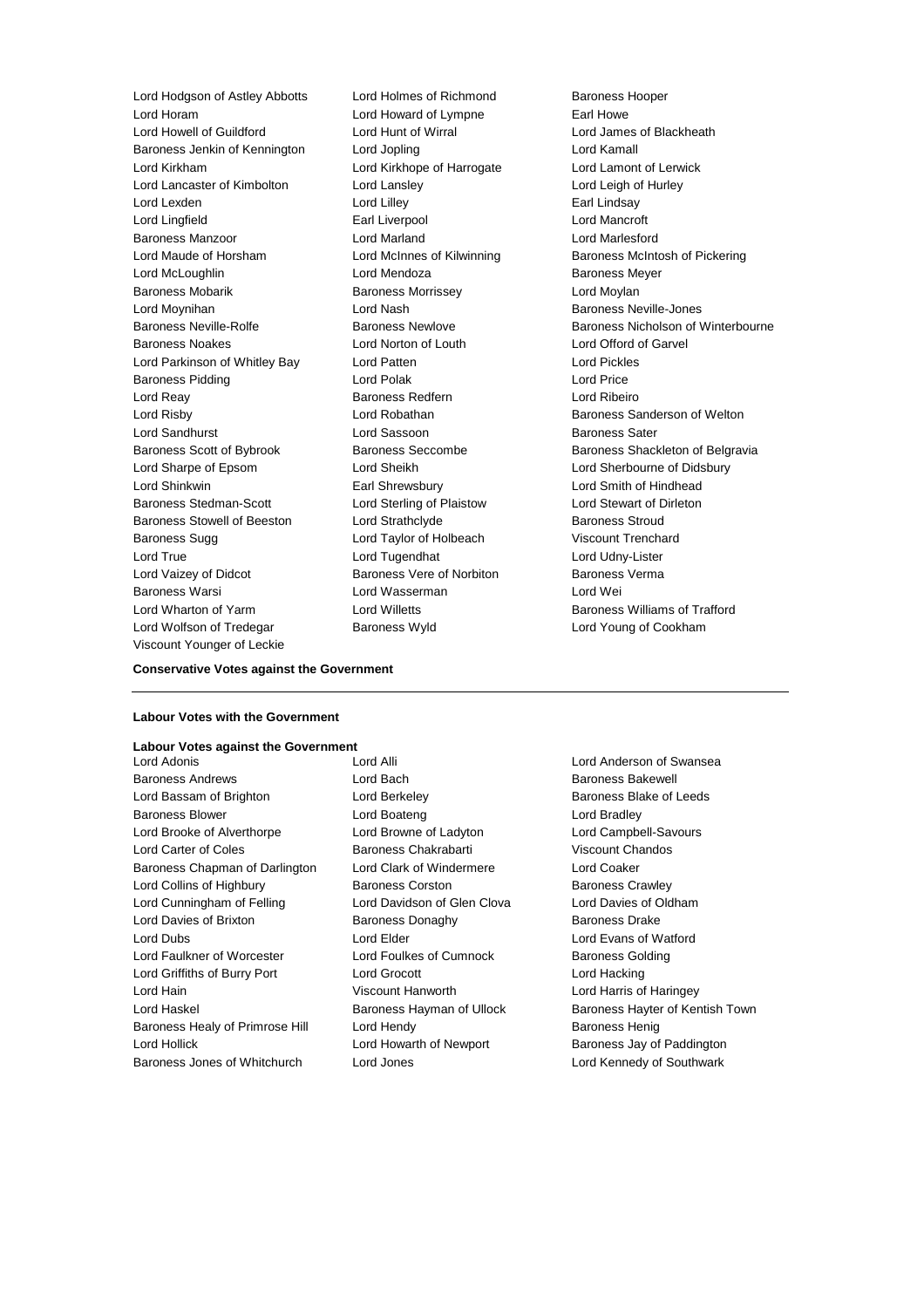| Baroness Kennedy of The Shaws    | Lord Khan of Burnley            | Lord Knight of Weymouth         |
|----------------------------------|---------------------------------|---------------------------------|
| Baroness Lawrence of Clarendon   | Lord Layard                     | Lord Lennie                     |
| Baroness Lister of Burtersett    | Baroness Mallalieu              | Lord Mandelson                  |
| Lord McConnell of Glenscorrodale | Baroness McIntosh of Hudnall    | Lord McNicol of West Kilbride   |
| Baroness Merron                  | Lord Monks                      | Lord Morgan                     |
| Baroness Morris of Yardley       | Baroness Osamor                 | Lord Pendry                     |
| <b>Baroness Pitkeathley</b>      | Lord Ponsonby of Shulbrede      | Baroness Quin                   |
| <b>Baroness Rebuck</b>           | Lord Reid of Cardowan           | Baroness Ritchie of Downpatrick |
| Lord Rooker                      | Lord Rosser                     | Baroness Royall of Blaisdon     |
| <b>Baroness Sherlock</b>         | Lord Sikka                      | Baroness Smith of Basildon      |
| Lord Snape                       | Viscount Stansgate              | <b>Baroness Thornton</b>        |
| Lord Tomlinson                   | Lord Touhig                     | Lord Triesman                   |
| Lord Tunnicliffe                 | Baroness Warwick of Undercliffe | Lord Watson of Invergowrie      |
| Lord Watts                       | Lord West of Spithead           | Baroness Wheeler                |
| Baroness Whitaker                | Lord Whitty                     | Baroness Wilcox of Newport      |
| Lord Wood of Anfield             | Lord Woodley                    | Lord Young of Norwood Green     |
|                                  |                                 |                                 |

#### **Liberal Democrat Votes with the Government**

# **Liberal Democrat Votes against the Government**

| <b>Baroness Barker</b>             | I ord Beith                  |
|------------------------------------|------------------------------|
| Baroness Bonham-Carter of Yarnbury | <b>Baroness Brinton</b>      |
| Lord Burnett                       | Baroness Burt of Solihull    |
| Lord Chidgey                       | Lord Clement-Jones           |
| Lord Foster of Bath                | Lord Fox                     |
| Lord German                        | Lord Goddard of Stockport    |
| Baroness Harris of Richmond        | <b>Baroness Humphreys</b>    |
| Baroness Hussein-Ece               | Baroness Janke               |
| Lord Jones of Cheltenham           | <b>Baroness Kramer</b>       |
| Lord Marks of Henley-on-Thames     | Lord McNally                 |
| <b>Baroness Northover</b>          | Lord Oates                   |
| Baroness Pinnock                   | Lord Purvis of Tweed         |
| Lord Razzall                       | Lord Redesdale               |
| Lord Roberts of Llandudno          | Baroness Scott of Needham I  |
| Baroness Sheehan                   | <b>Lord Shipley</b>          |
| Lord Stoneham of Droxford          | Lord Storey                  |
| Lord Stunell                       | <b>Baroness Suttie</b>       |
| Lord Teverson                      | Baroness Thomas of Winches   |
| Viscount Thurso                    | Lord Tope                    |
| <b>Baroness Walmsley</b>           | Lord Willis of Knaresborough |
|                                    |                              |

Lord Addington Lord Allan of Hallam Baroness Bakewell of Hardington Mandeville Baroness Benjamin Lord Bruce of Bennachie olihull **Lord Campbell of Pittenweem** s **Exercise Children** Baroness Featherstone Baroness Garden of Frognal ockport **Baroness Hamwee** Baroness Harris Humphreys Humphreys Humphreys Humphreys And Hussain Baroness Jolly Baroness Ludford Lord Newby Lord Paddick ed Baroness Randerson Lord Rennard Veedham Market Lord Sharkey Baroness Smith of Newnham Lord Strasburger Lord Taverne of Winchester Baroness Thornhill Lord Wallace of Saltaire

#### **Crossbench Votes with the Government**

Lord Brown of Eaton-under-Heywood Lord Carlile of Berriew Baroness Falkner of Margravine Lord Hogan-Howe **Earl Kinnoull** Earl Kinnoull **Lord Mawson** Lord Trevethin and Oaksey **Lord Walney Communist Control Control** Duke of Wellington

## **Crossbench Votes against the Government**

Baroness Campbell of Surbiton Earl Clancarty Viscount Colville of Culross Baroness Coussins **Martings** Viscount Craigavon **Baroness D'Souza** Earl Erroll **Example 2** Lord Etherton **Communist Communist Communist Communist Communist Communist Communist Communist Communist Communist Communist Communist Communist Communist Communist Communist Communist Communist Com** Lord Greenway **Baroness Grey-Thompson** Lord Hannay of Chiswick Baroness Hayman **Markor Exercise Craighead** Lord Kerslake Lord Kilclooney Lord Londesborough Lord Low of Dalston

Lord Aberdare **Lord Alton of Liverpool** Baroness Bull